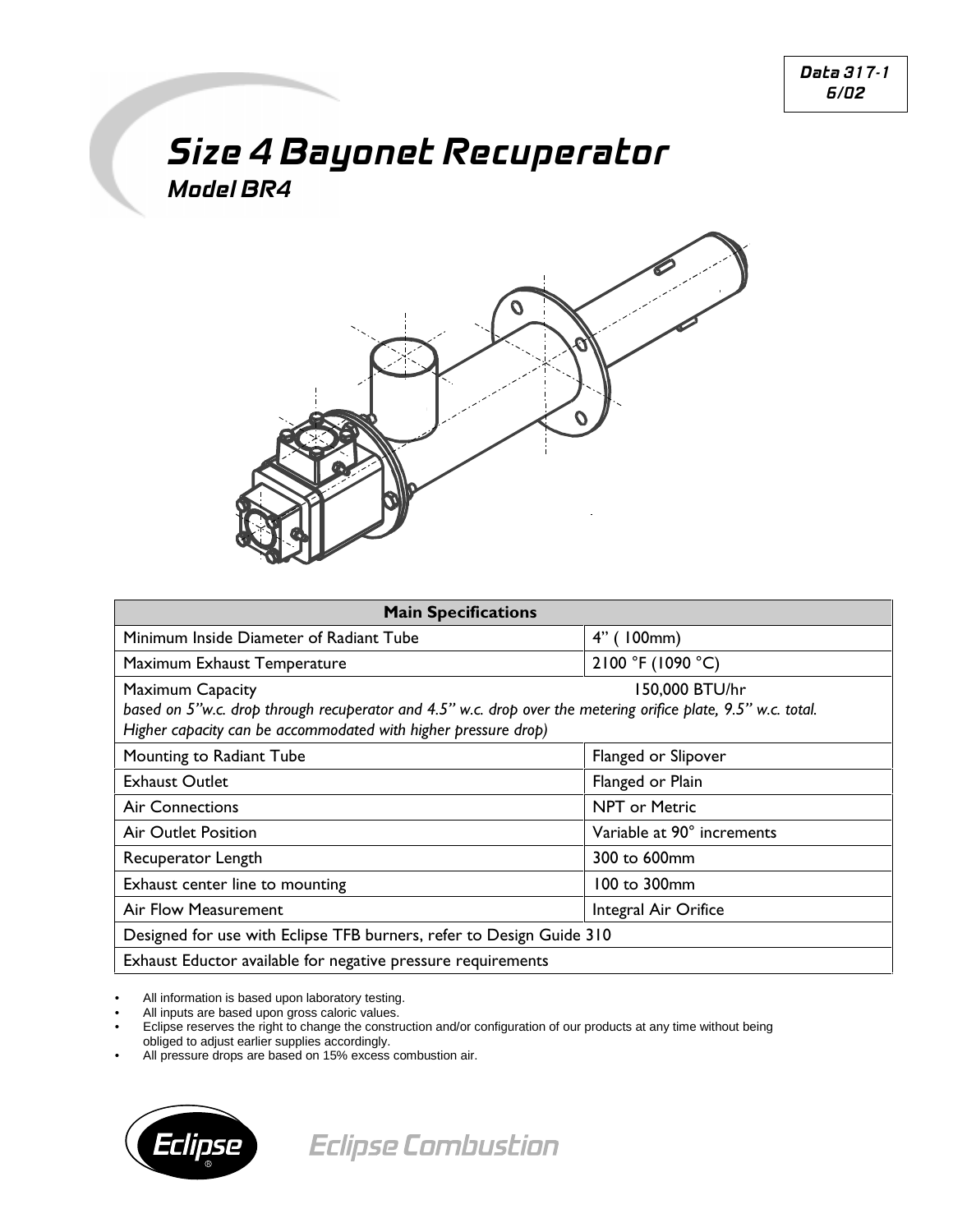



Note: Air and exhaust pressure drops are provided for system sizing only. This information is not intended for system set-up.



## **Combustion Air and Exhaust Pressure Drops vs. Input**

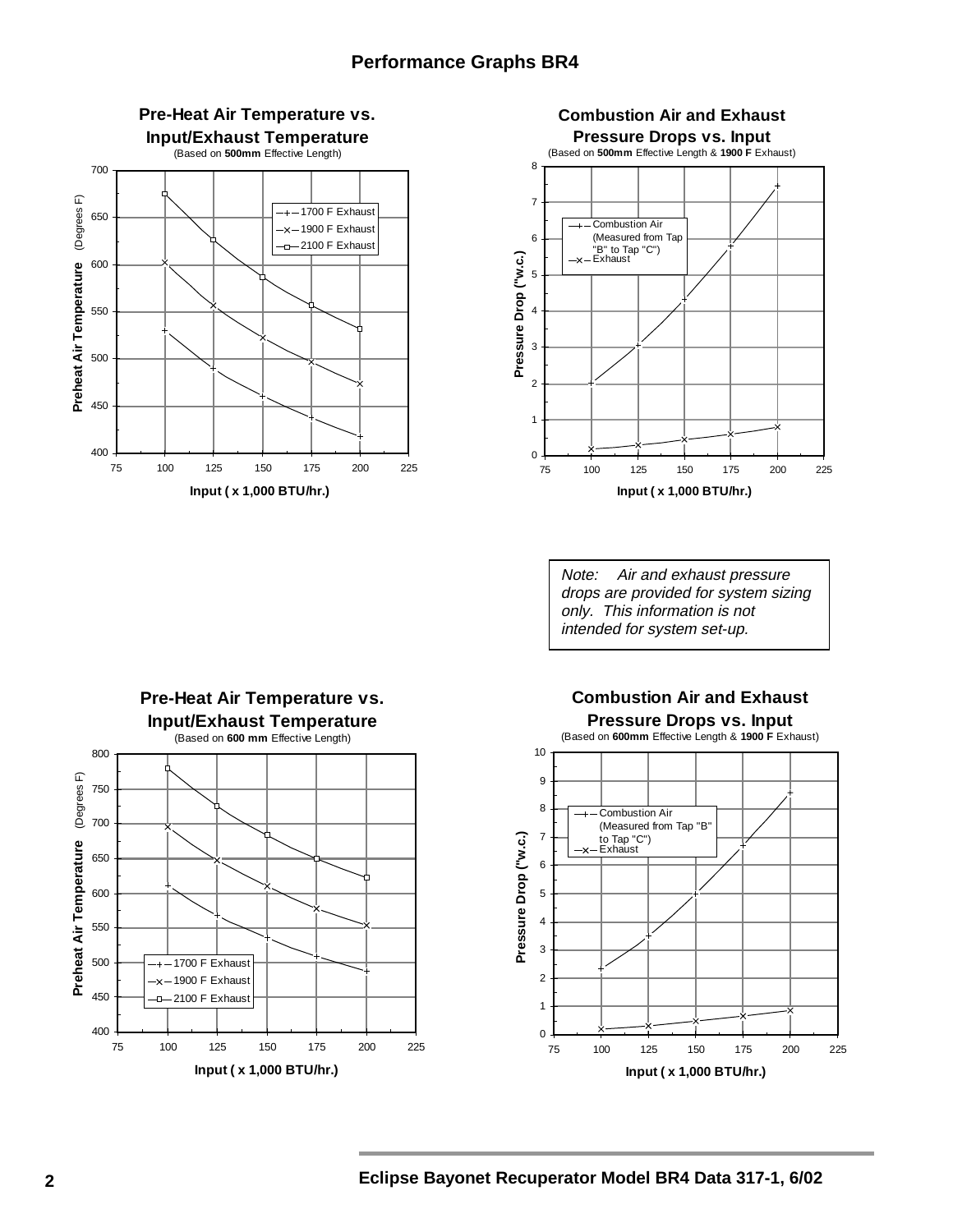## **Dimensions BR4**